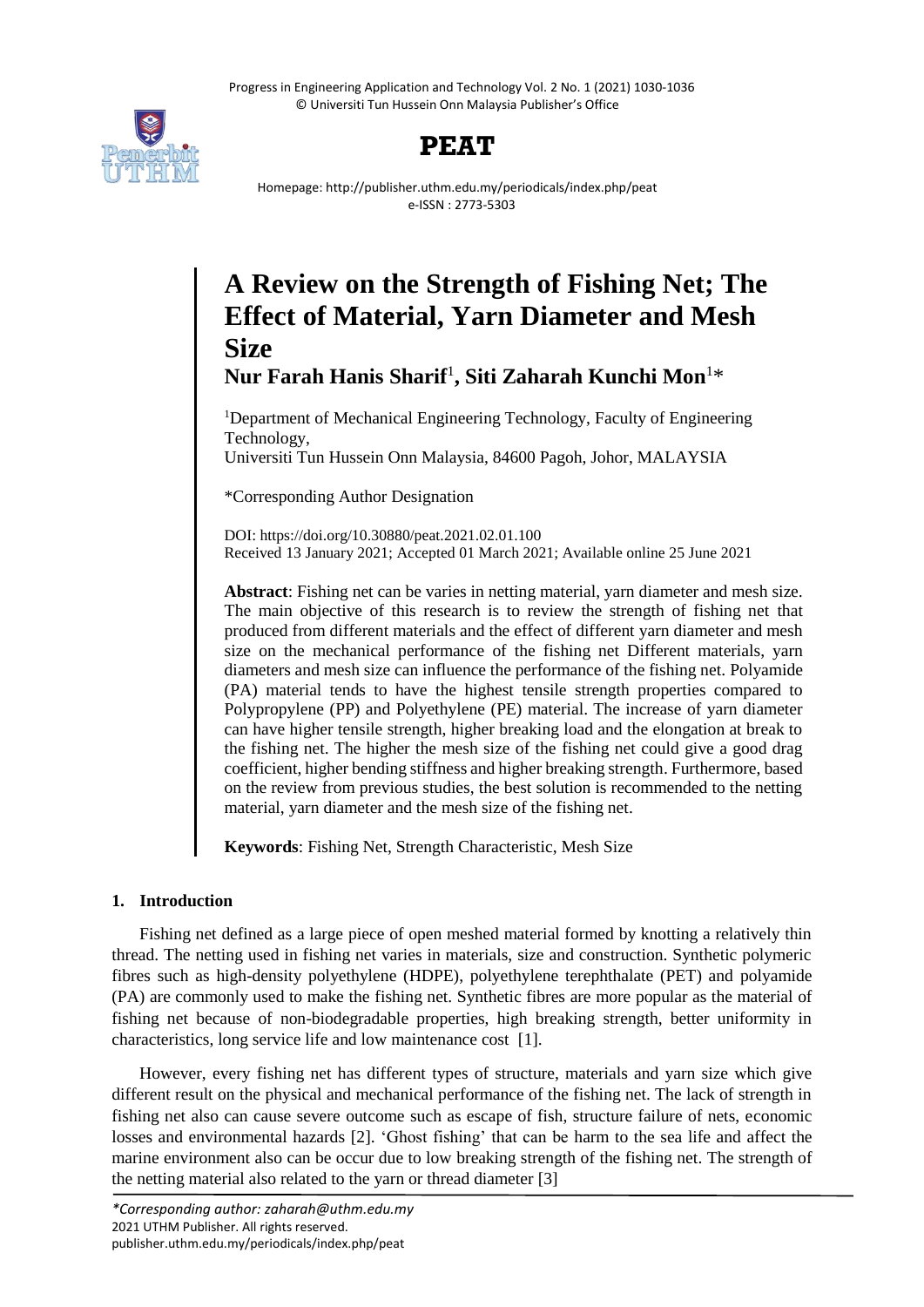The objectives of this study are to review the strength of fishing net produced from different materials and to investigate the effect of different mesh size and different yarn diameter on the mechanical performance of the fishing net from the previous research.

## **2. Search scope**

Several procedures were followed to ensure a high quality review of the literature on this topic. Two databases were searched including Google Scholar and Science Direct. First, the search was completed based on a wide range of key terms and the Boolean operators had been used, such as 'fishing net AND strength characteristic' OR 'mechanical properties AND yarn diameter fishing net'. At this stage, a total of publication 146 publications were retrieved. Then, the result were filtered by 'article type' such as review articles and research articles. Due to this, 118 documents were removed, and only 28 articles remained. The results by years were then filtered between year 2000 to 2020, and 2 documents were discard, leaving 26 documents to screen for the next stage. The articles were reviewed thoroughly for the title and abstract. The next step of the review involved the understanding of the full content of all the collected articles. The main focus of the research, the methods used, and the main contributors to the papers were then reviewed. The reference section at each article found has been used as 'snowball' effect in order to find additional articles to support the review. The article that meet the specified selection criteria in term of the strength characteristic based on different material, the effect and the mechanical properties of fishing net based on different mesh size and yarn size is continuous to the result and discussion parts. The search process uncovered 14 reviewed articles published from 2000 to 2020.

### **3. Results and Discussion**

Table 1 shows below displays 14 papers made up of research and review articles.

| Author (s) and<br>year of<br>publication | Characteristics                                                                                           | Finding                                                                                                                                                                                                |
|------------------------------------------|-----------------------------------------------------------------------------------------------------------|--------------------------------------------------------------------------------------------------------------------------------------------------------------------------------------------------------|
| (Amaral et al.,<br>2013)                 | Fishing net made with natural<br>fibres, which have been<br>replaced by PA, but recently<br>by PP and PE. | This article provides the materials<br>revolutions of the fishing net which<br>occurred in order to improve mechanical<br>strength and stability of the fishing net<br>against environment conditions. |
| (Song et al.,<br>2005)                   | PA and PP                                                                                                 | This paper shows the tensile strength of<br>PA higher than PP with the strength of<br>PA is 896 MPa while PP is 413 MPa.                                                                               |
| (Gieysztor $\&$<br>Lisbeth, 2016)        | <b>PE</b>                                                                                                 | This study shows the tensile strength of<br>PE fishing net is in the range of 310 to<br>445 MPa.                                                                                                       |
| (Thomas $&$<br>Sandhya, 2019)            | PA6, PP, PE                                                                                               | This study shows the tenacity of PA6,<br>PP, and PE. PA6 has the highest tenacity<br>that is 9 g/den while PP is 7 g/den and<br>lastly PE is 5g/den.                                                   |
| (Mousa, 2017)                            | PP and PA                                                                                                 | This study related to the properties of<br>tensile strength of the polymeric. As                                                                                                                       |

#### **Table 1: Outcome from previous studies**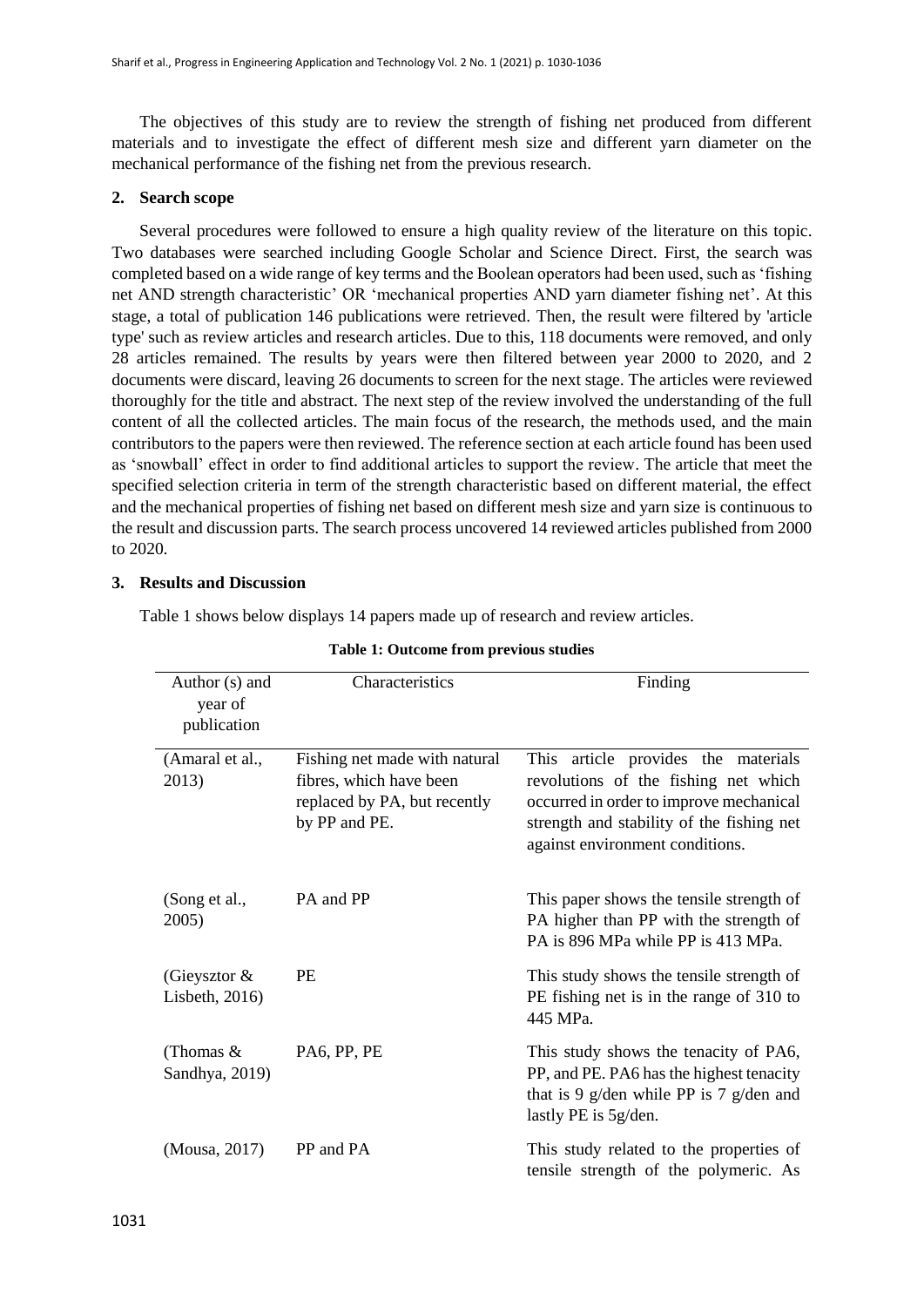|                                        |                                                                                                                                                                           | stated, tensile strength of PP is 553-759<br>MPa while PA is 897 MPa.                                                                                                                                                                                                  |  |
|----------------------------------------|---------------------------------------------------------------------------------------------------------------------------------------------------------------------------|------------------------------------------------------------------------------------------------------------------------------------------------------------------------------------------------------------------------------------------------------------------------|--|
| (Thomas)<br>Sandhya, 2019)             | $&$ PE and PA 6                                                                                                                                                           | This article provide the contents of the<br>elongation of break of the different<br>fibres. PA 6 tend to have higher<br>elongation of break compared to PE.                                                                                                            |  |
| (Mousa, 2017)                          | Yarn diameter 1: 1.20mm<br>Yarn diameter 2: 1.75mm                                                                                                                        | This study shows the result of tensile<br>strength from different yarn diameter.<br>Higher yarn diameter can produce<br>higher tensile strength of fishing net.<br>Tensile strength produces by yarn<br>diameter 1 is 20.6 kN/m while yarn<br>diameter 2 is 35.1 kN/m. |  |
| (Moe<br>al.,<br>et<br>2007)            | From this study, there are<br>many yarn diameter have been<br>investigated; 1.10mm,<br>1.23mm, 1.45mm, 1.61mm,<br>1.93mm, 2.15mm,<br>2.50mm, 2.71mm and 2.79mm.           | this journal<br>article, higher<br>From<br>diameter of material fishing net has<br>higher strength properties of fishing net.                                                                                                                                          |  |
| (Thomas $&$<br>Hridayanathan,<br>2006) | Different yarn diameter of PA<br>6 yarns has been evaluated for<br>the strength characteristics.                                                                          | This study analyse that higher yarn<br>diameter can give good<br>strength<br>properties to the fishing nets.                                                                                                                                                           |  |
| (Meenakumari,<br>2009)                 | Diameter of PA multifilament<br>twines, monofilament twines<br>and PP multifilament twines<br>and monofilaments have been<br>investigated toward the<br>breaking load, N. | This study provides the content of the<br>higher diameter of twine netting yarn<br>can give good properties to the breaking<br>load of the fishing net.                                                                                                                |  |
| (Thomas et al.,<br>2009)               | different diameters have been<br>tested.                                                                                                                                  | PA monofilament yarns of From the study, the different yarn<br>diameter of netting material could give<br>different of breaking loads and<br>a<br>elongation at breaks.                                                                                                |  |
| (Neill et al.,<br>2016)                | Two different mesh size have<br>been evaluated in this study.<br>Mesh size 1 is 119.6 mm while<br>mesh size 2 is 129.4 mm.                                                | This article shows the result on the<br>different mesh size toward the different<br>in tenacity and bending stiffness.                                                                                                                                                 |  |
| (Sala et al.,<br>2004)                 | PA netting material with the<br>different on length of mesh<br>and different of mesh opening<br>have been investigated.                                                   | From the result, with the different<br>length of mesh and mesh opening could<br>give a different towards the breaking<br>strength and elongation at break.                                                                                                             |  |
| (Bruno Thierry<br>et al., 2020)        | Different mesh size have been<br>investigate to find the effect<br>towards the drag of fishing net.                                                                       | This study shows that the relationship<br>between the different of mesh size to the<br>effect of drag. Mesh size in part                                                                                                                                               |  |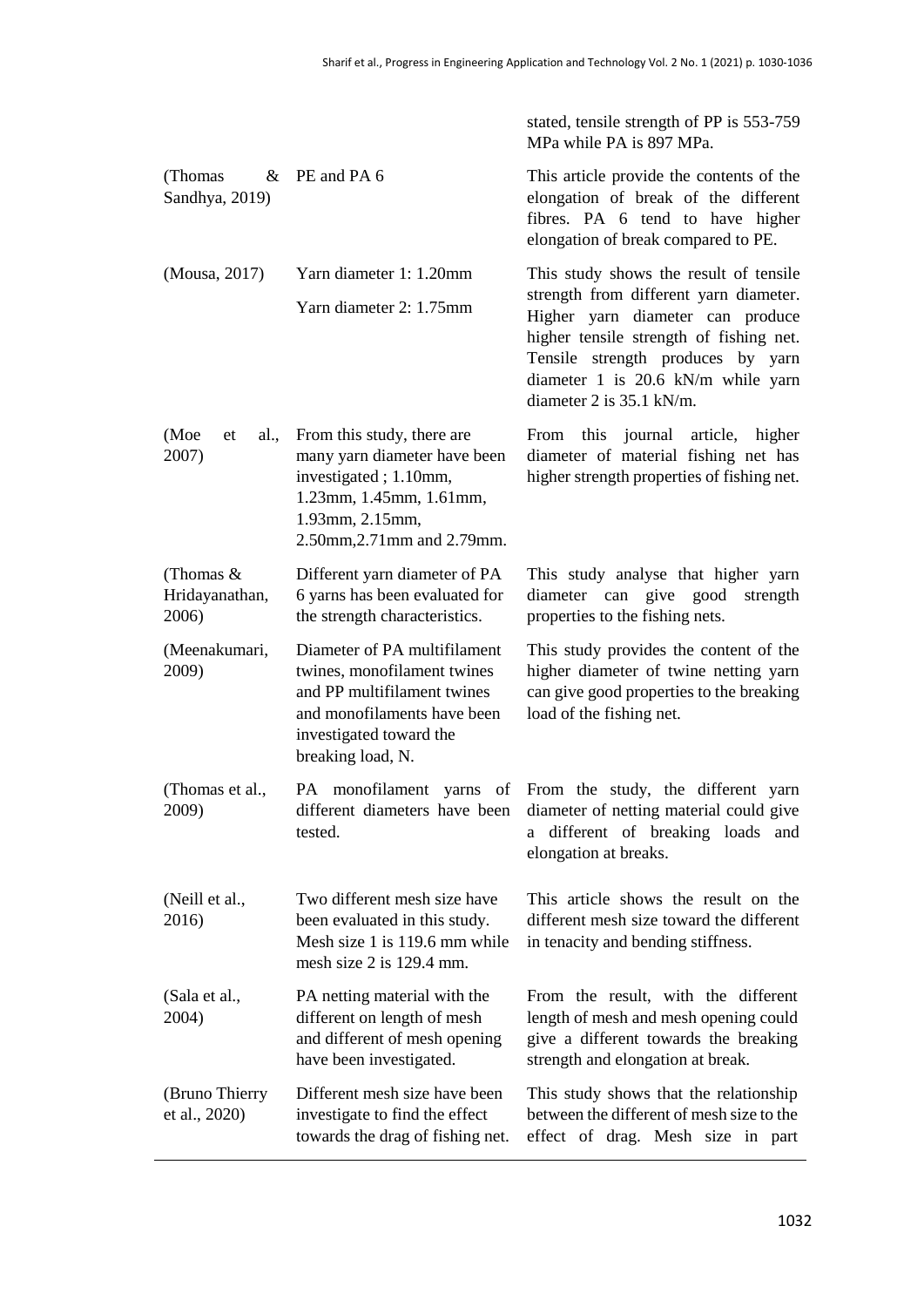determines the net porosity and thus affects the drag coefficient.

### 3.1 Strength characteristics of fishing net based on different material

PA netting material has demonstrated as the highest tensile strength among other material that is PE and PP. Table 2 shows the tensile strength of fishing net material based on previous studies[5] [6]. The tensile strength of PA is 896 MPa while PE is 310-445 MPa. PP has the lowest tensile strength that is 413 MPa. It concludes that PA has the good strength characteristics that can withstand the heavy flow of the water and can used longer as the netting material. Fishing net that have a high breaking strength also can prevent from the ghost fishing, which occurs when abandoned or discarded nets continue to catch fish or other marine species [1]. Furthermore, PA is used as netting materials in India because of the softness, lightness, elastic recovery, stretch ability and high abrasion [1].

| Table 2: Tensile strength of each synthetics fibers [5][6] |  |  |  |  |
|------------------------------------------------------------|--|--|--|--|
|------------------------------------------------------------|--|--|--|--|

| Synthetic fibre | Tensile strength, MPa |
|-----------------|-----------------------|
| Polyamide       | 896                   |
| Polypropylene   | 413                   |
| Polyethylene    | 310-445               |

#### 3.2 Effect of different yarn diameter of fishing net

Different yarn diameter can give different performance of the fishing net as higher number of yarn diameter can improves the tensile strength of the yarn and fabric [15]. Table 4 shows the effect of yarn diameter of PA multifilament netting material towards the breaking load and elongation. Based on Table 3, the higher the yarn diameter of netting material, the higher breaking load and higher elongation can be obtained. The same pattern also can be seen in other material reported by Meenakumari.,2009, such as PA monofilament, PP multifilament and PE twisted monofilament [11]. Moreover, good breaking load and elongation give a good characteristics toward the strength of the netting material.

| Diameter, mm | Breaking load, N | Elongation, % |
|--------------|------------------|---------------|
| 0.37         | 28.19            | 23.5          |
| 0.50         | 54.24            | 32.2          |
| 0.62         | 75.0             | 32.4          |

**Table 3: Properties of PA multifilament [11]**

High number of yarn diameter can improves the tensile strength of the yarn and fabric [15]. It has been proved by a study from Moe et al., 2007, [9] that different twine cross sectional area result to different mesh strength. Based on Figure 1, the higher cross-sectional area of twine can have higher mesh strength. For example, the yarn size of 1.10 mm<sup>2</sup> can produced 55 kg minimum mesh strength while twine area of 2.79 mm<sup>2</sup>, 190 kg minimum mesh strength can be obtained. However, higher yarn diameter are more visible and are easily detectable by the lateral line sense organs of the fish [1].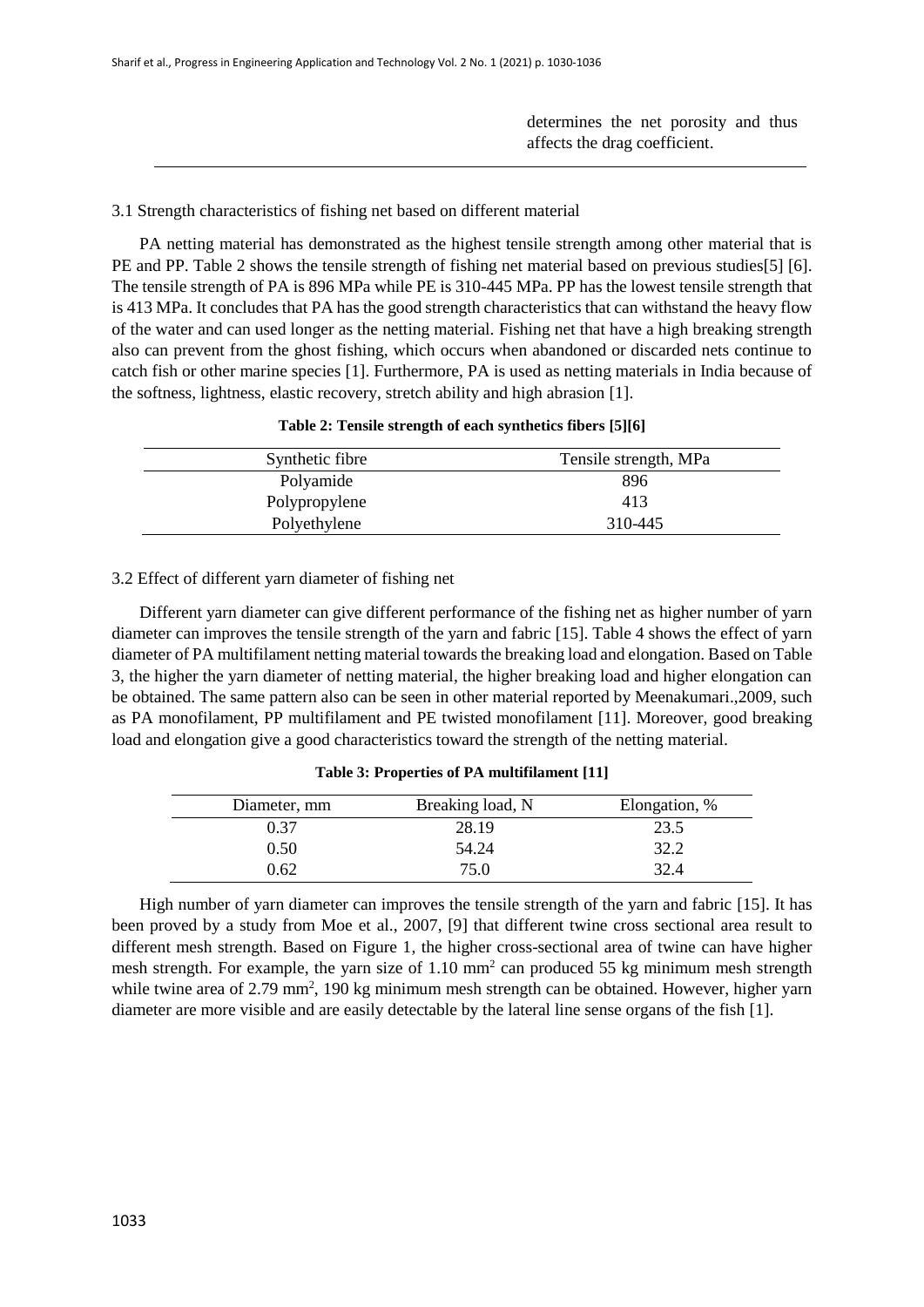

**Figure 1: The effect of twine area and the minimum mesh strength [9]**

#### 3.3 Effect of different mesh size of fishing net

Fishing nets are also characterized based on their mesh size, which refers to the spacing or the thread length bounded between the knots as shown in the Figure 2. Different mesh size also can give different performance to the fishing net. Based on reviewed paper, the effect on the mesh size is associated with the drag coefficient, bending stiffness and the breaking strength.



**Figure 2: Mesh size of fishing net [8]**

A study by Sala et al., 2004, [13] investigated the relationship between different length of mesh and the mesh opening towards the breaking strength and elongation of the fishing net. It can be concluded that the higher mesh size can be good to the strength characteristic of the fishing net. For example, the netting that have length of mesh is 48.9 mm and mesh opening 46.5 could produce 1.779 kN breaking strength and 60.60 % of elongation while the netting that have length of mesh is 46.0 mm and the mesh opening is 44.2 mm only have 0.964 kN breaking strength and 52.00 % of elongation.

According to study from Bruno Thierry et al., 2020 [14], the increasing in the mesh size decreases the drag coefficient. This study reported that it is important to design fishing net with higher mesh size as it can decrease the drag coefficient and could reduce 30.00 % in fuel consumption during the tow and minimize the impact on ecosystems.

A study from Neill et al., 2016, [12] had investigated four different mesh size of the netting material towards the tenacity and bending stiffness. The mesh size measurements were made with an ICES spring loaded gauge set at 4 kg spring tension and with a standard EU wedge gauge. Table 5 shows the data collected from the study.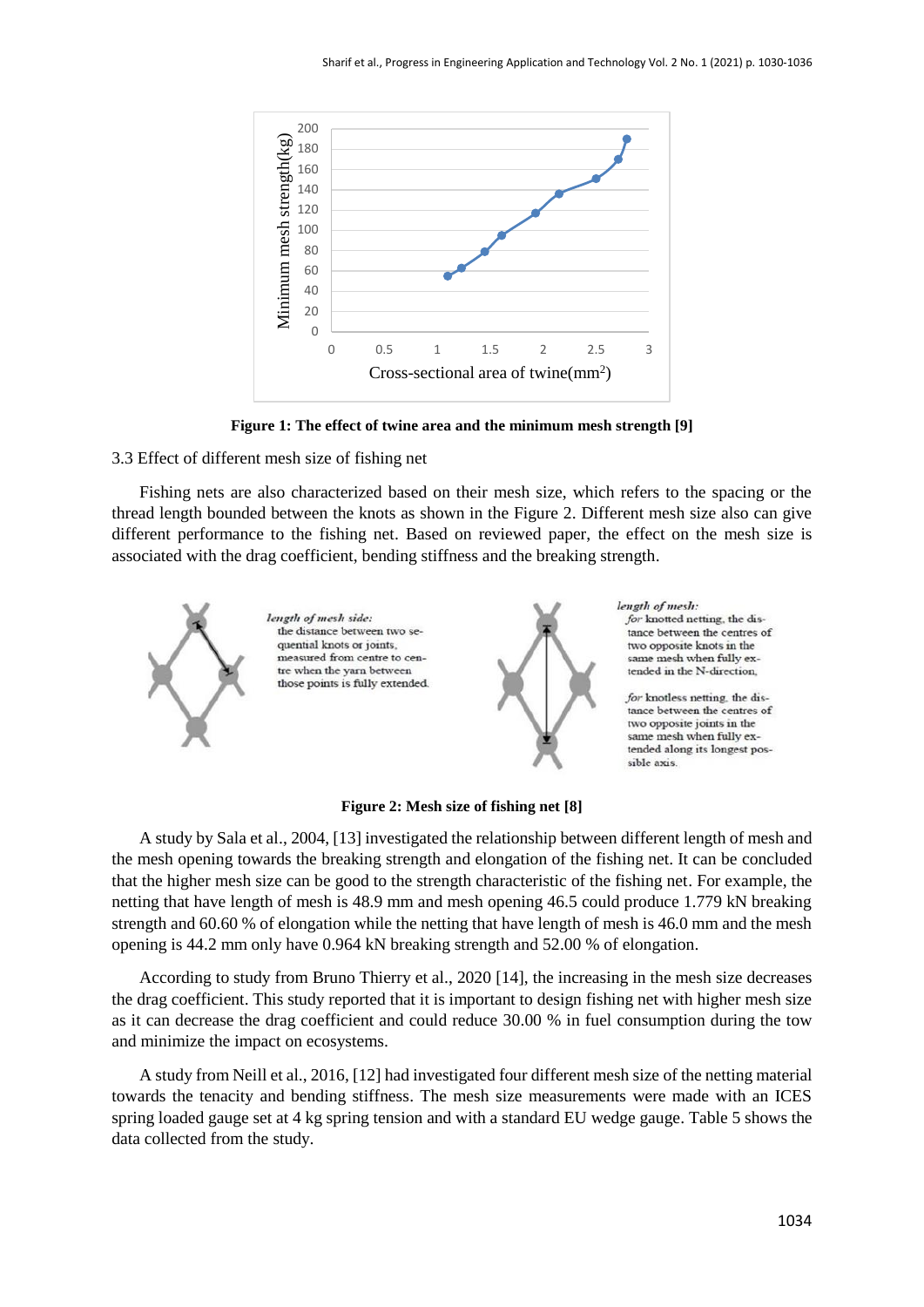| Netting<br>material                     |                              | Mesh size              |             | Tenacity, | Bending                          |
|-----------------------------------------|------------------------------|------------------------|-------------|-----------|----------------------------------|
|                                         | <b>ICES</b><br>gauge<br>(mm) | Wedge<br>gauge<br>(mm) | Rtex (g/km) | $N$ /tex  | stiffness, kN<br>mm <sup>2</sup> |
| 120mm low<br>tenacity                   | 119.3                        | 124.1                  | 8000        | 0.34      | 0.69                             |
| 120mm<br>medium<br>tenacity             | 119.6                        | 124.5                  | 9524        | 0.30      | 0.64                             |
| 120mm high<br>tenacity                  | 119.6                        | 125.3                  | 12392       | 0.28      | 1.10                             |
| 130 <sub>mm</sub><br>medium<br>tenacity | 129.4                        | 132.9                  | 9524        | 0.30      | 0.80                             |

**Table 4: Mesh size and the properties [12]**

Based on the Table 4, different mesh sizes can influence bending stiffness and the tenacity. 120 mm high tenacity netting with the higher mesh size tend to have higher tenacity and bending stiffness. This can be advantage to the fisher, as the bending stiffness increase, the mesh resistance to open also increase. The increase of mesh size also can increase the bending stiffness which could give advantage to the reduce ability of fish to deform meshes when attempting to escape [12].

#### **4. Conclusion**

The purpose of this study is to review the strength of fishing net produced from different material and to investigate the effect of different mesh size and yarn diameter on the mechanical performance of the fishing net has been achieved. Based on the review results, PA material tends to have the highest tensile strength properties compared to PP and PE material. PA netting material is more suitable to be used to prevent the 'ghost fishing' and also it can protect the environmental conditions.

Other than that, the effect of the different yarn diameter on the mechanical properties also been review. Based on five reviewed paper, the increase of yarn diameter can have higher tensile strength, higher breaking load and the elongation at break to the fishing net. Lastly, the effect on the mesh size is associated with the drag coefficient, bending stiffness and the breaking strength. The higher the mesh size of the fishing net could give a good drag coefficient, higher bending stiffness and higher breaking strength.

#### **Acknowledgement**

The authors would like to thank the Faculty of Engineering Technology, Universiti Tun Hussein Onn Malaysia for its support.

### **References**

- [1] Fibres, N. (2017). Chapter 3 Recent trends in fishing gear materials. 39–56.
- [2] Zheng, Z. Q., Wan, R., Chang, Z. Y., Zhang, Y., & Tao, J. (2019). Analysis of plane netting with twine breakage in aquaculture net cage. Journal of Marine Science and Technology (Taiwan), 27(1), 72–76. https://doi.org/10.6119/JMST.201902\_27(1).0009
- [3] Nations, F. and A. O. of the U. (n.d.). Handling Live Fish On The Farm. Retrieved July 2, 2020,